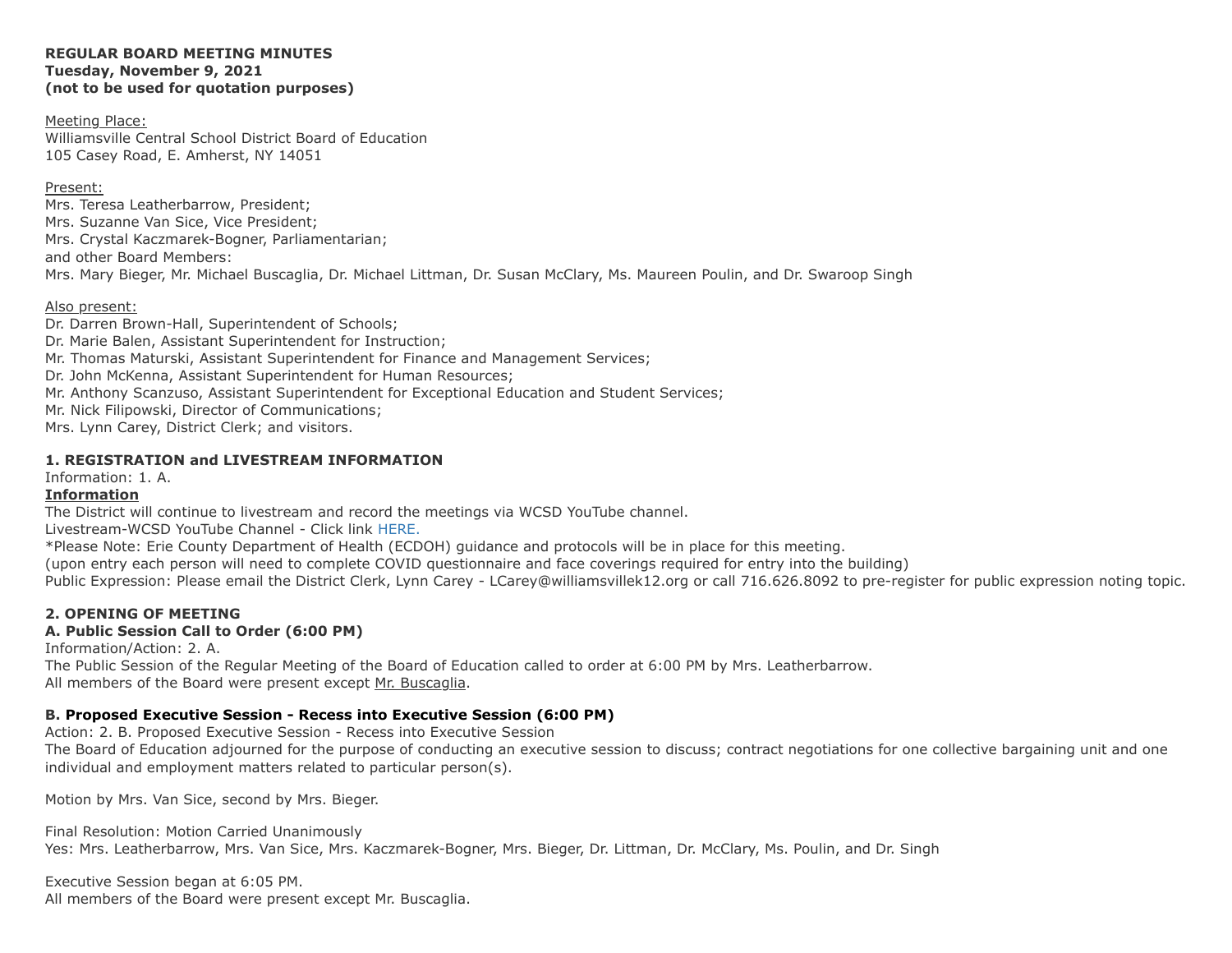Dr. Brown-Hall, Dr. McKenna, and Ms. Cooper were also present. Mr. Buscaglia entered executive session at 6:22 PM. Mrs. Bieger left executive session at 6:55 PM and returned at 6:57 PM. Executive Session adjourned at 6:58 PM.

## **C. Return to Open Session - Return to Regular Board Meeting (7:05 PM)**

Action: 2. C. Return to Open Session - Motion to return the Regular Board Meeting to Public Session 7:05 PM. That the Board of Education comes out of Executive Session and returns to the Public Session of the Regular Board meeting.

Motion by Mrs. Kaczmarek-Bogner, second by Dr. Littman.

Final Resolution: Motion Carried Unanimously Yes: Mrs. Leatherbarrow, Mrs. Van Sice, Mrs. Kaczmarek-Bogner, Mrs. Bieger, Mr. Buscaglia, Dr. Littman, Dr. McClary, Ms. Poulin, and Dr. Singh

The Regular Meeting of the Board of Education was called to order at 7:05 PM by Mrs. Leatherbarrow. All members of the Board were present.

# **D. Pledge of Allegiance to the Flag - Dr. McClary will lead us in the Pledge**

Information: 2. D. Pledge of Allegiance to the Flag, Dr. McClary led those present in reciting the Pledge of Allegiance to the Flag.

### **E. Announcements**

Information, Procedural: 2. E.

## **F. Agenda Review-Possible New Agenda Item, Reorder the Agenda or Approve Agenda**

Action: 2. F. Agenda Review It was recommended that the Board of Education accepts the agenda order as presented.

Motion by Mrs. Van Sice, second by Ms. Poulin.

Final Resolution: Motion Carried Unanimously

Yes: Mrs. Leatherbarrow, Mrs. Van Sice, Mrs. Kaczmarek-Bogner, Mrs. Bieger, Mr. Buscaglia, Dr. Littman, Dr. McClary, Ms. Poulin, and Dr. Singh

## **3. RECOGNITION**

## **A. Recognition - Board Acknowledgements**

Information: 3. A.

The Board and Dr. Brown-Hall recognized the Mill MS Chamber Music Ensemble for performing at the meeting, Mr. Harry O'Malley, Casey MS Teacher, Presidential Awards for Excellence in Mathematics and Science, Elementary STEAM Labs, and Transit MS spotlight school, for the musical, "Moana Jr.".

## **4. PUBLIC EXPRESSION**

## **A. Pre-Registration Information - Public May Address the Board**

Information: 4. A.

Ms. Darlene Maclay, regarding policy 7554 approval.

Ms. Suzanne Wagner, regarding students missing school unnecessarily due to quarantine procedures.

Mr. Tim Terrill, regarding mask breaks at school.

Ms. Deb Rogers, thanked Dr. Brown-Hall regarding advocacy for mask breaks.

# **5. CONSENT AGENDA APPROVAL**

# **A. Approval of Consent Items 6 through 8**

Action (Consent): 5. A. Approval of Consent Items 6 through 8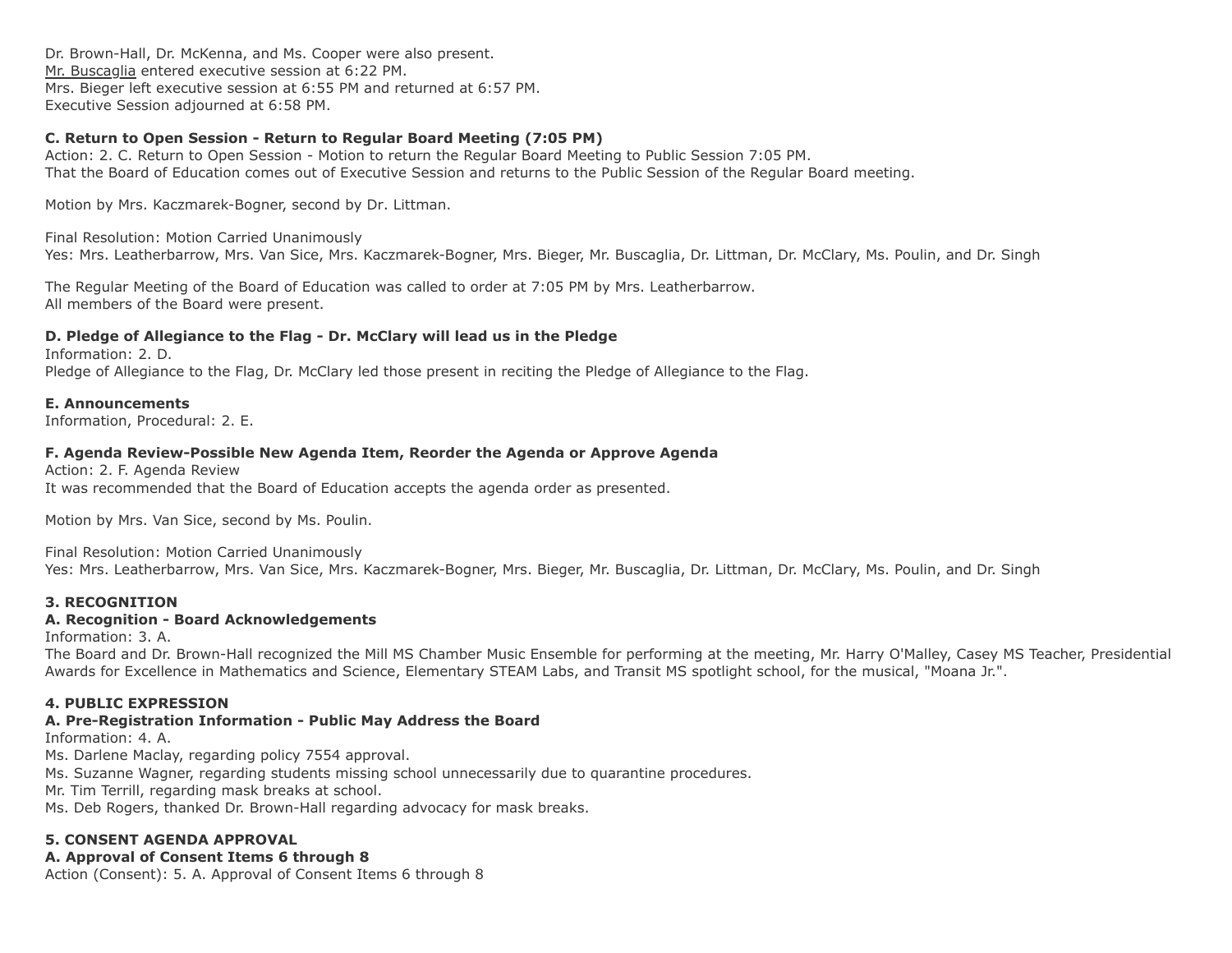# **6. CONSENT - PERSONNEL**

### **A. Certified Staff Personnel**

Action (Consent), Information. 6. A.

| Resignations                             |  |  |  |  |  |
|------------------------------------------|--|--|--|--|--|
| Probationary Appointments                |  |  |  |  |  |
| Temporary Part-Time Appointments         |  |  |  |  |  |
| Regular Substitute Appointments          |  |  |  |  |  |
| Request for Leave of Absence             |  |  |  |  |  |
| Return from Leave of Absence             |  |  |  |  |  |
| Change of Location                       |  |  |  |  |  |
| Mentor Teacher Assignments 2021-2022     |  |  |  |  |  |
| Active Substitute Teachers               |  |  |  |  |  |
| Active Non-Certified Substitute Teachers |  |  |  |  |  |
| Active Home Instructors                  |  |  |  |  |  |
| Team Leader Assignments 2021-2022        |  |  |  |  |  |
| Non-Williamsville Personnel              |  |  |  |  |  |
| Co/Extra-Curricular Activity Assignments |  |  |  |  |  |
| <b>Winter Coaches</b>                    |  |  |  |  |  |
| <b>Community Education Instructors</b>   |  |  |  |  |  |

Detailed view also available in [BoardDocs agenda item 6. A. Certified Staff Personnel.](http://go.boarddocs.com/ny/williams/Board.nsf/goto?open&id=C8FL6354F594)

# **B. Classified Support-Staff Personnel**

Action (Consent), Information. 6. B.

| Appointments                           |  |  |  |  |
|----------------------------------------|--|--|--|--|
| Resignations (13) Retirement (4)       |  |  |  |  |
| Change in Personnel Status             |  |  |  |  |
| Temporary Assignments                  |  |  |  |  |
| Leave of Absence                       |  |  |  |  |
| Active Substitute Aides/Clerical       |  |  |  |  |
| Inactive Substitute Aides/Clerical     |  |  |  |  |
| Active Substitute Food Service Helpers |  |  |  |  |
| <b>Student Workers</b>                 |  |  |  |  |

Detailed view also available in [BoardDocs agenda item 6. B. Classified Support-Staff Personnel.](http://go.boarddocs.com/ny/williams/Board.nsf/goto?open&id=C8FL2Q53066E)

# **7. CONSENT-BUSINESS ITEMS**

# **A. Bid Award - Lumber, Plywood and Laminates - Opened 10/13/21**

Action (Consent), Information. 7. A.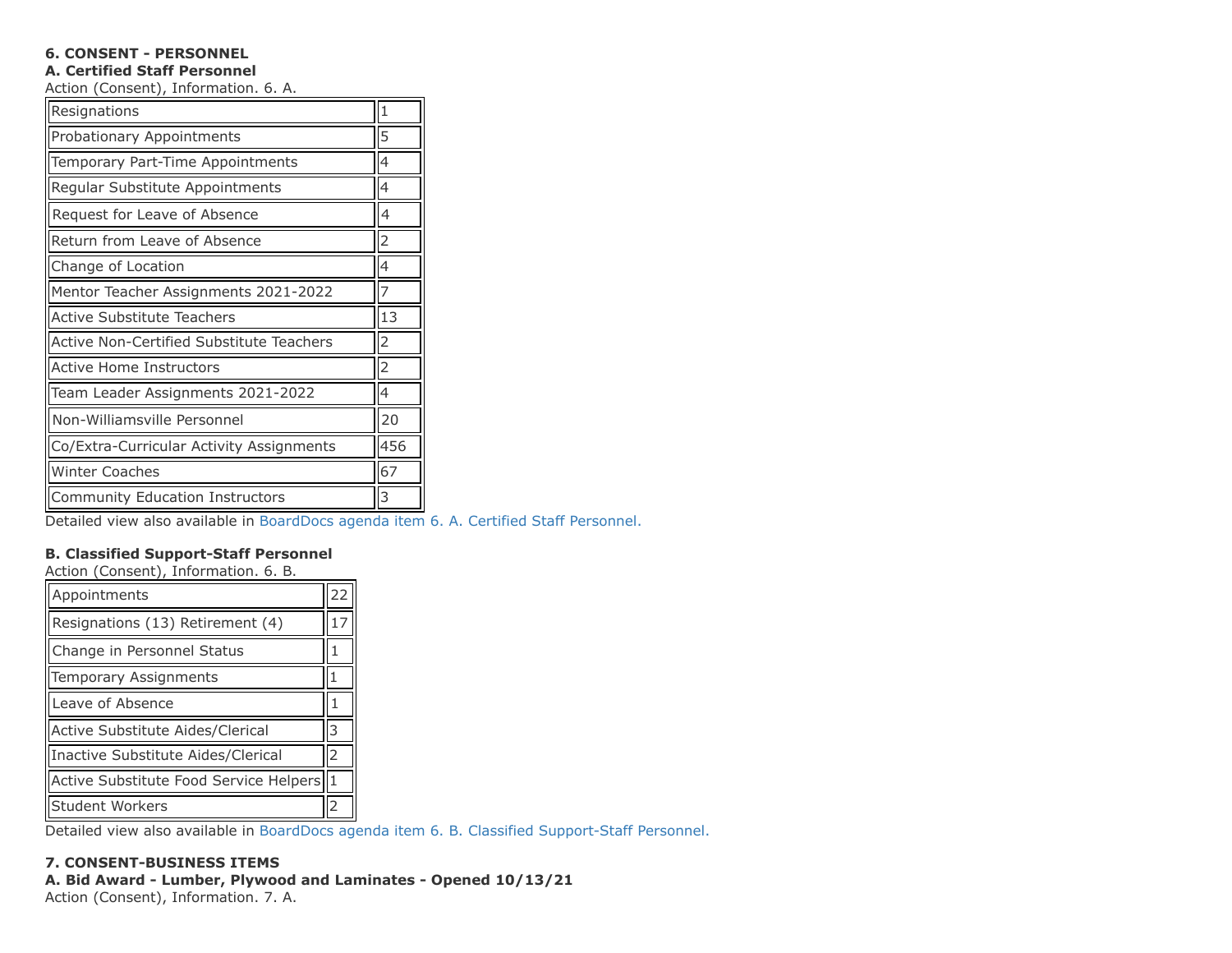### Background Information:

A Notice to Bidders was advertised in the Amherst Bee on September 29, 2021. Bid specifications were posted on the District website. The vendor is contacted for quotes as needed at the time of purchase. This bid is for the Facilities Department and Technology class supplies. Pertinent Information:

4 Bid Notices Sent 2 Bids Received

| <b>SUMMARY OF BIDS</b>    |                                |  |  |  |
|---------------------------|--------------------------------|--|--|--|
| <b>VENDOR</b>             | <b>ITEMS AWARDED</b>           |  |  |  |
| <b>Richelieu Hardware</b> | 52.0% off Lumber (Rough Cut)   |  |  |  |
| <b>Len-Co Lumber</b>      | 45.0% off Lumber (Dimensional) |  |  |  |
| <b>Len-Co Lumber</b>      | 35.0% off Ply-woods            |  |  |  |
| <b>Len-Co Lumber</b>      | 35.0% off Laminates            |  |  |  |
| Len-Co Lumber             | 35.0% off Adhesives & Sealants |  |  |  |

Timeline:

Prices good through December 31, 2022

### **B. Monthly Cash Report - September 2021**

Action (Consent), Information. 7. B.

### **C. Claims Auditor Report - September 2021**

Action (Consent), Information. 7. C.

## **D. General Fund Analysis - September 2021**

Action (Consent), Information. 7. D.

# **E. Child Nutrition Budget and Revenue Status Report - September 2021**

Action (Consent), Information. 7. E.

## **F. Extra-Classroom Activity Account Reports - September 2021**

Action (Consent), Information. 7. F.

# **8. CONSENT – SPECIAL NEEDS AND STUDENT ACTIVITIES**

### **A. Committee on Special Education Board Report 2021-2022**

Action (Consent), Information. 8. A.

# **B. Committee on Pre-school Special Education Board Report for 2021-2022**

Action (Consent), Information. 8. B.

This motion approved agenda items 6 (Personnel), 7 (Business Items), and 8 (Special Needs and Student Activities) as listed in the agenda. However, items may be removed from those categories by a board member during this agenda item will be considered for individual action.

Motion by Dr. Littman, second by Ms. Poulin.

# Discussion:

Mrs. Leatherbarrow inquired regarding the awareness for school community as to when clubs are taking place, especially at the elementary level. Dr. Brown-Hall noted that the principals will be communicating through WITS and weekly updates.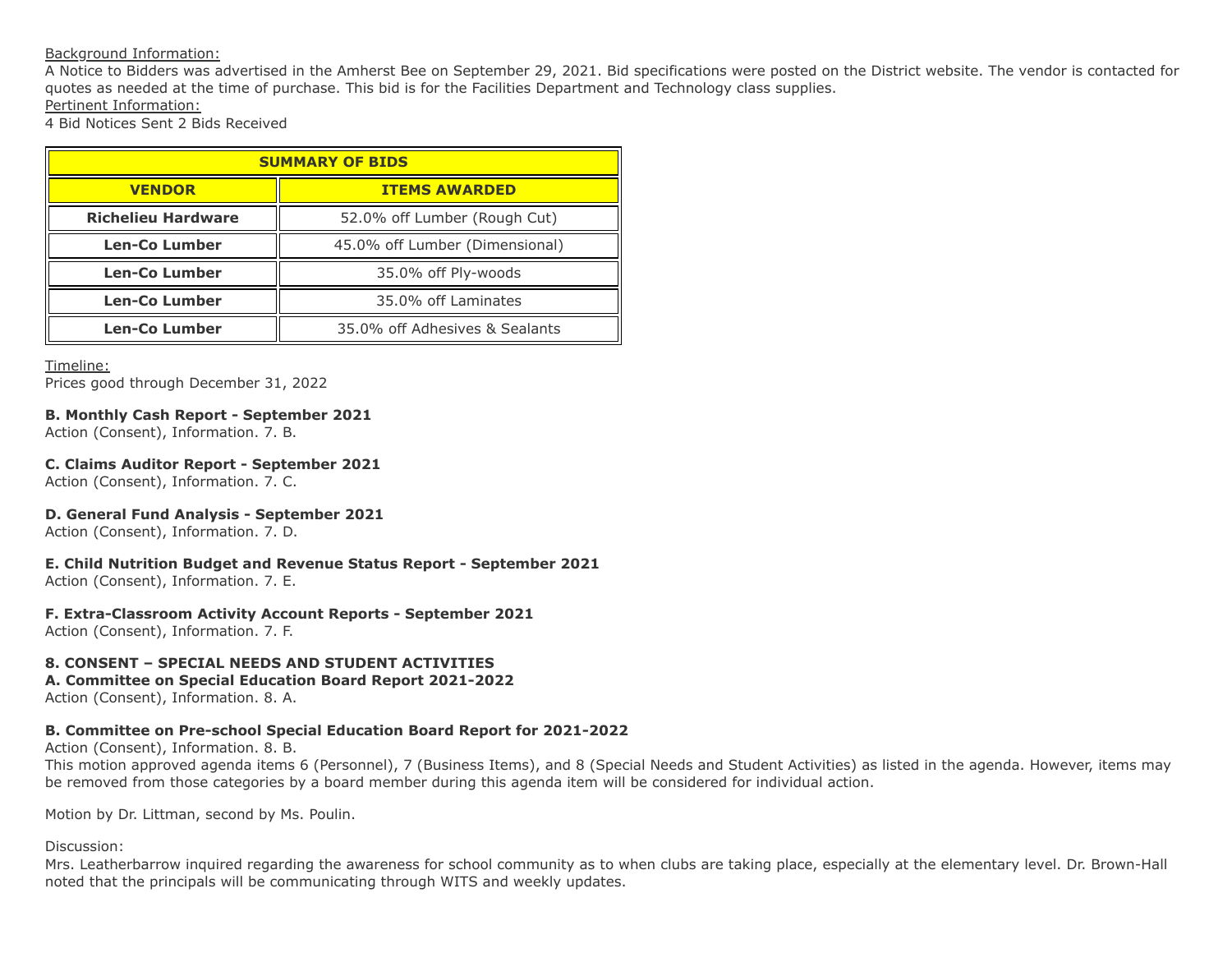Final Resolution: Motion carried unanimously on all consent agenda items. Yes: Mrs. Leatherbarrow, Mrs. Van Sice, Mrs. Kaczmarek-Bogner, Mrs. Bieger, Mr. Buscaglia, Dr. Littman, Dr. McClary, Ms. Poulin, and Dr. Singh

On behalf of the Board of Education, Mrs. Leatherbarrow thanked the following retirees for their service to the District: Lynn Graap, Transit MS, for 44 years of service; Jeanne Hallock, East HS, for 37 years of service; Anna Sacco, Child Nutrition, for 12 years of service; and Cheryl Wood, South HS, for 21 years of service.

### **9. MINUTES**

### **A. Approve Minutes of the Regular Board Meeting October 12, 2021**

Action: 9. A.

It was recommended that the Board of Education approve the Regular Board Meeting minutes from October 12, 2021 as presented.

Motion by Mrs. Bieger, second by Dr. Singh.

Final Resolution: Motion carried unanimously. Yes: Mrs. Leatherbarrow, Mrs. Van Sice, Mrs. Kaczmarek-Bogner, Mrs. Bieger, Mr. Buscaglia, Dr. Littman, Dr. McClary, Ms. Poulin, and Dr. Singh

### **10. PRESIDENT'S REPORT**

### **A. Events**

Information: 10. A.

Community Forum

Was held on October 16th, East High School Commons 9:00 AM-12:00 PM

Board members attended: Mrs. Leatherbarrow, Mrs. Van Sice, Mrs. Kaczmarek-Bogner, Mrs. Bieger, Mr. Buscaglia, Dr. Littman, Dr. McClary, Ms. Poulin, and Dr. Singh

Next Community Forum March 22, 2022, after the Budget Work Session Meeting which begins at 7:00 PM. (approximate start of Community Forum 8:00 PM)

After School with Staff - Conversations with the Board of Education - \*3:30 PM

Was held on October 18, 2021 - North High School Auditorium Attended: Mrs. Leatherbarrow, Mrs. Kaczmarek-Bogner, Mrs. Van Sice, Mrs. Bieger, Dr. McClary, Ms. Poulin, and Dr. Singh Thursday, January 27, 2022 – South High School Auditorium Attending: Wednesday, April 6, 2022 – East High School Auditorium Attending: \*Mrs. Leatherbarrow noted - may need to look into adjusting the time of the "After School with Staff".

Harris Beach - Fall Special Education Client Seminar Virtual Event was held on October 29, 2021 Attended: Ms. Poulin

School Visit - Wednesday, October 20, 2021 North HS 8:15 AM-9:00 AM AIM 9:00 AM-9:15 AM Casey MS 9:30 AM-10:15 AM Board Members Attended: Mrs. Leatherbarrow, Mrs. Bieger (North HS), Ms. Poulin, Mrs. Kaczmarek-Bogner, and Dr. Littman

Upcoming School Visit - Tuesday, November 16, 2021 (change to original visit) Forest ES 8:30 AM-9:15 AM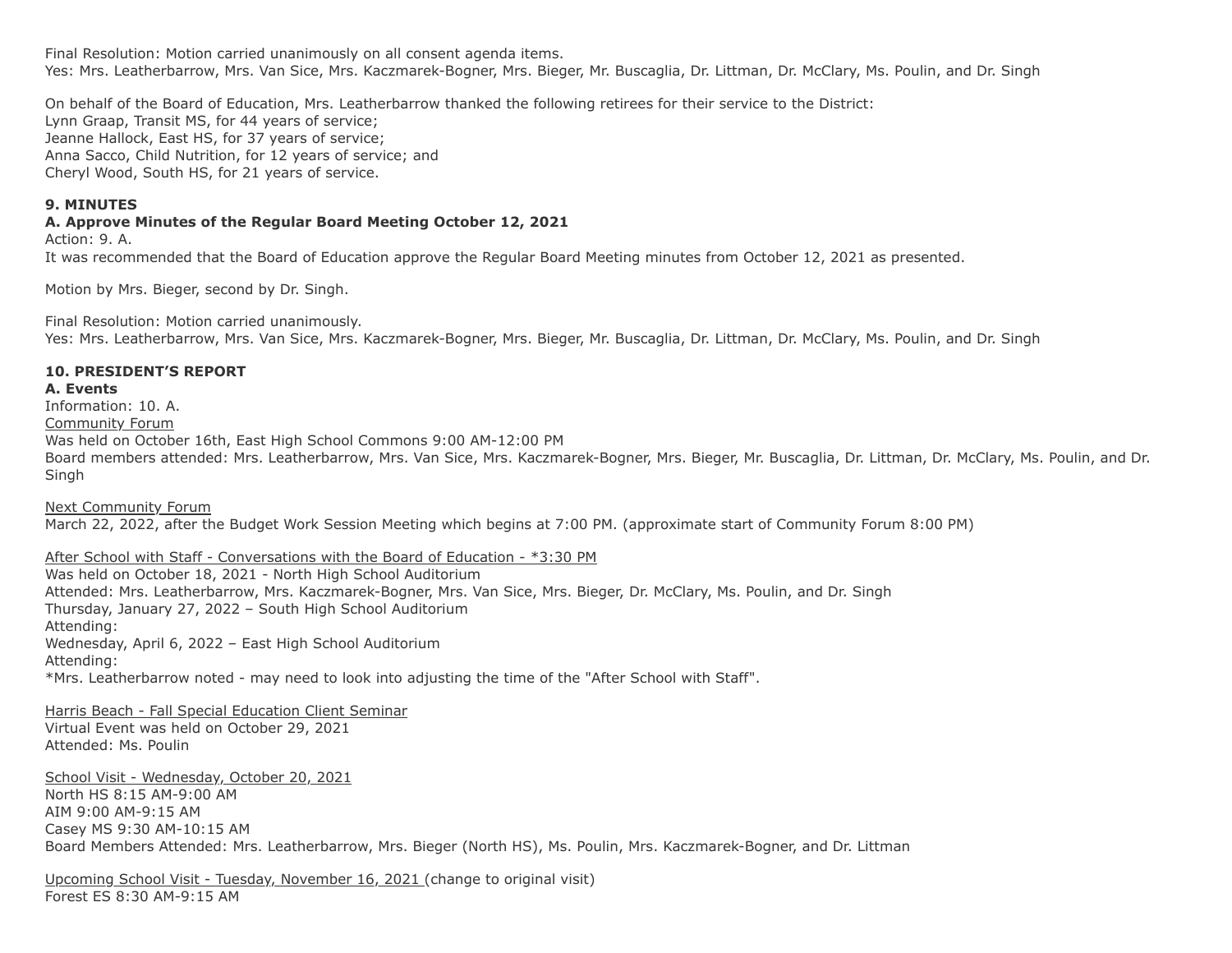South HS 9:30 AM-10:15 AM Transit MS 10:35 AM-11:20 AM Board Members Attending: Mrs. Leatherbarrow, Dr. Singh, Mrs. Kaczmarek-Bogner, and Dr. Littman

#### **B. Erie County Association of School Boards-ECASB**

**[Erie County Association of School Boards-ECASB](https://www.ecasb.org/) ECASB Upcoming Event Calendar** Legislative Breakfast Saturday, November 13, 2021 8:30 AM-11:30 AM Erie 1 BOCES, 355 Harlem Road, West Seneca Information: 10. B.

Attending: Dr. Singh and Dr. Brown-Hall

Speed Boarding December 2, 2021 6:30 PM-8:30 PM Erie 1 BOCES - 355 Harlem Road, West Seneca Attending: Dr. McClary, Ms. Poulin, and Dr. Singh

### ECASB-Upcoming Meeting Date

Legislative Team November 18, 2021 6:30 PM-8:30 PM, Room B2A Attendee: Mrs. Leatherbarrow

### **Prior Meeting/Event**

Speed Boarding October 14, 2021 6:30 PM-8:30 PM Erie 1 BOCES, 355 Harlem Road, West Seneca Attended: Mrs. Leatherbarrow and Ms. Poulin

Legislative Team October 21, 2021 6:30 PM-8:30 PM, Room B1

### **ECASB - Remaining Meeting Dates**

Legislative Team January 20, 2022 6:30 PM-8:30 PM, Room B1 March 17, 2022 6:30 PM-8:30 PM, Room B1 April 21, 2022 6:30 PM-8:30 PM, Room B2B Attendee: Mrs. Leatherbarrow

#### Executive Board

December 9, 2021 6:00 PM-7:30 PM, Room B1 January 13, 2022 6:00 PM-8:00 PM, Room B1 March 10, 2022 6:00 PM-8:00 PM, Room B1 June 16, 2022 Retreat 5:30 PM-8:30 PM, TBD Attendee: Dr. McClary

Budget and Finance Team January 6, 2022 6:30 PM-7:30 PM, Room B1 February 17, 2022 6:30 PM-7:30 PM, Room B1 Attendee: Mrs. Leatherbarrow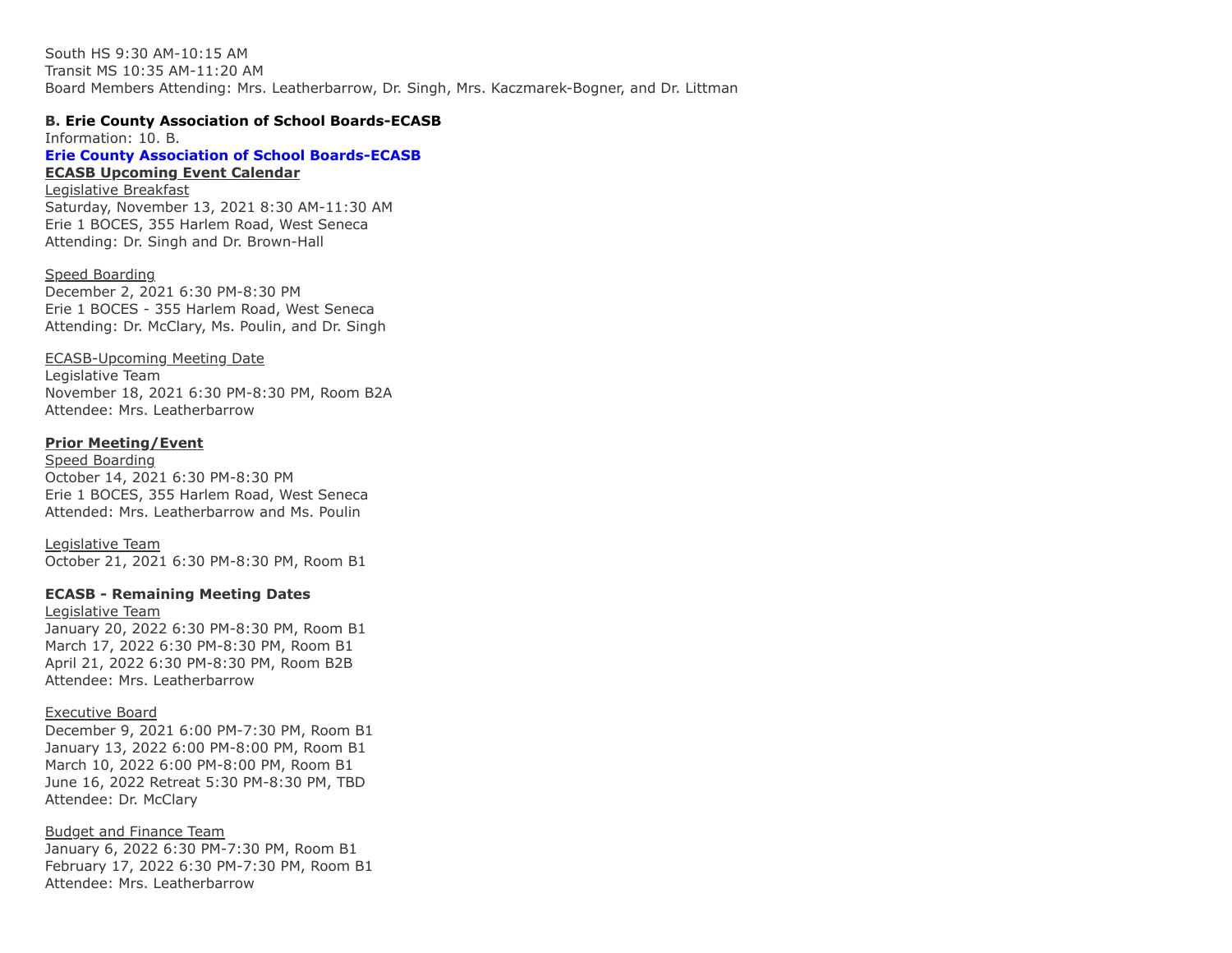Delegate Assembly January 27, 2022 6:30 PM-8:30 PM, Room B1 April 7, 2022 6:30 PM-8:30 PM, Room B1 Attendee: Dr. McClary

**[New York State School Boards Association-NYSSBA](https://www.nyssba.org/) C. New York State School Boards Association - NYSSBA** Information: 10. C.

Prior Event and Annual Business Meeting

2021 - [NYSSBA Event-](http://convention.nyssba.org/)[Virtual Event October 25, 2021](https://fontevapartnertrials-1545c8baeef.force.com/s/lt-event?id=a1R1Q00000EVMg4UAH)

Information Sessions: A Message of Cohesion and Hope – Juju Chang, Co-anchor of ABC News' "Nightline" Toward Wellness: Emerging from a Pandemic – Scott LoMurray, Executive Director, Sources of Strength Academic Learning Loss – Susanna Loeb, Director of the Annenberg Institute and Professor of Education, Brown University A Conversation with the State Education Department Government in the Sunshine – Kristin O'Neill, Assistant Director, NYS Committee on Open Government Attended: Mrs. Leatherbarrow, Mrs. Van Sice, Mrs. Kaczmarek-Bogner, Mrs. Bieger, Dr. Littman, Ms. Poulin

October 18, 2021 – NYSSBA's Annual Business Meeting, Virtual

The 2021 Annual Business Meeting took place in a virtual format, much like last year's business meeting. Attended: Dr. Littman

Save the dates: 2022 - 103rd Annual NYSSBA Convention and Education Expo - Syracuse Thursday, October 27, 2022 - Saturday, October 29, 2022

2023 - 104th Annual NYSSBA Convention and Education Expo – Buffalo Thursday, October 26, 2023- Saturday October, 28, 2023

## **D. New York State School Boards Association-NYSSBA Membership Dues**

Action: 10. D.

It was recommended that the Board of Education approve and authorize the renewal of membership and authorize payment of dues for 2022 in the amount of \$12,971.00 as presented.

Motion by Dr. McClary, second by Mrs. Van Sice.

Final Resolution: Motion Carried Unanimously

Yes: Mrs. Leatherbarrow, Mrs. Van Sice, Mrs. Kaczmarek-Bogner, Mrs. Bieger, Mr. Buscaglia, Dr. Littman, Dr. McClary, Ms. Poulin, and Dr. Singh

## **E. District Policy Review Committee**

Information: [10. E.](http://go.boarddocs.com/ny/williams/Board.nsf/goto?open&id=C7WKQR523F03)

The District policies are grouped by number, title, and Board members reviewing the policies according to below chart. Policy Committee meetings will be posted on the District website Board of Education page and in BoardDocs.

| <b>Meeting Date and Time</b> | $\parallel$ District $\parallel$ District $\parallel$<br>$\ $ Policies $\ $ Policy $\ $ | Count | <b>Section Title</b> | <b>Board Member Committee</b> |
|------------------------------|-----------------------------------------------------------------------------------------|-------|----------------------|-------------------------------|
|                              |                                                                                         |       |                      |                               |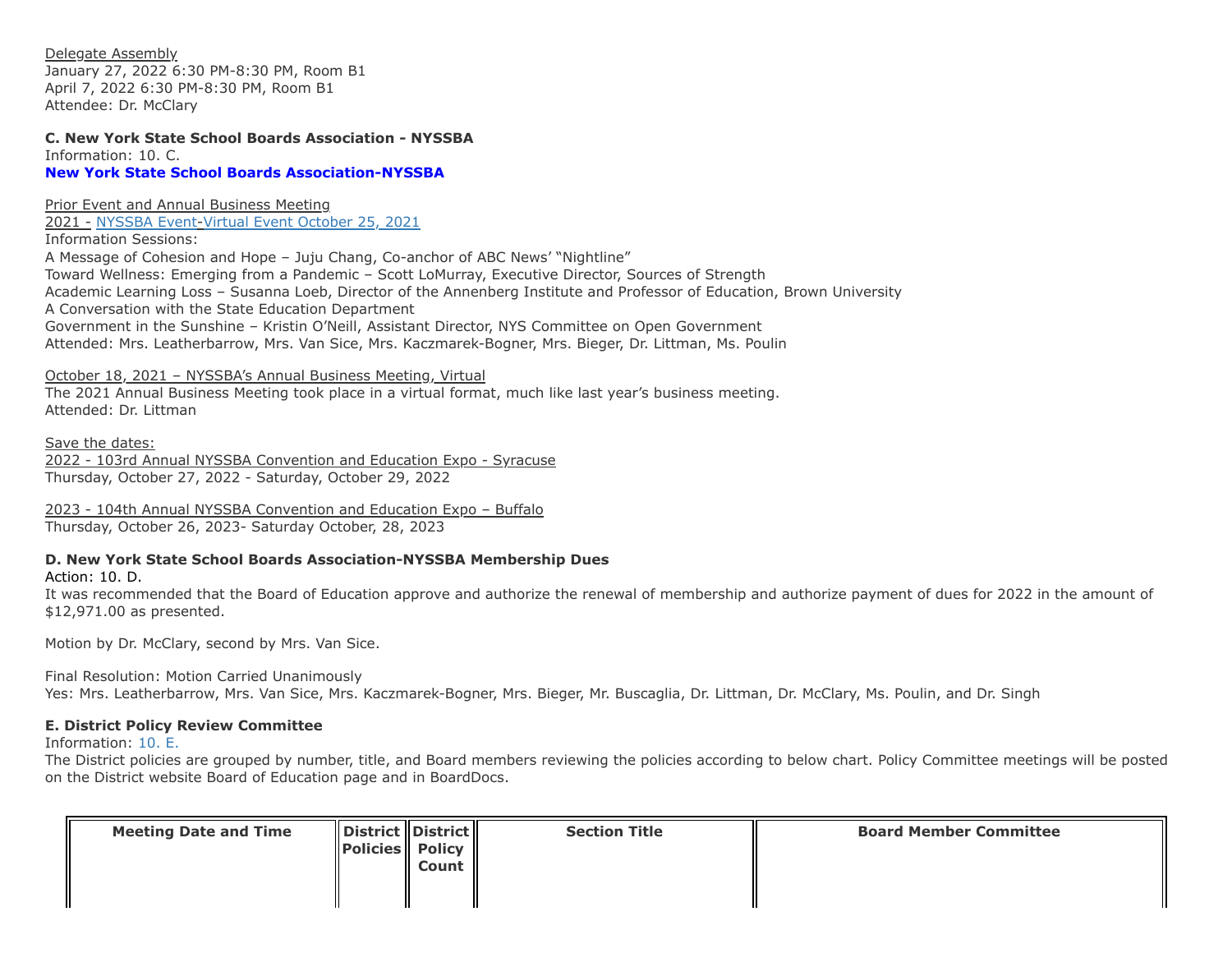|                             |      | per<br><b>Section</b> |                                       |                                                        |
|-----------------------------|------|-----------------------|---------------------------------------|--------------------------------------------------------|
| November 1, 2021 - 9:30 AM  | 1000 | 29                    | <b>Bylaws</b>                         | Mrs. Leatherbarrow, Dr. Littman, Mrs. Kaczmarek-Bogner |
| November 15, 2021 - 2:00 PM |      |                       |                                       |                                                        |
| December 1, 2021 - 5:00 PM  | 2000 |                       | <b>Internal Operations</b>            | Mrs. Bieger, Mr. Buscaglia, Mrs. Van Sice              |
| November 16, 2021 - 4:15 PM | 3000 | 30                    | <b>Community Relations</b>            | Ms. Poulin, Dr. McClary, Dr. Singh                     |
|                             | 4000 | 10                    | Administration                        |                                                        |
|                             | 5000 | 68                    | Non-Instructional/Business Operations |                                                        |
|                             | 6000 | 44                    | Personnel                             |                                                        |
|                             | 7000 | 83                    | <b>Students</b>                       |                                                        |
|                             | 8000 | 31                    | Instruction                           |                                                        |

### **F. Policy Update - Review 8290 Community Service Component of the Participatory Government Course**

Discussion, Information: 10. F.

The Board discussed and reviewed policy 8290 Community Service Component of the Participatory Government Course. The discussion in [video](http://go.boarddocs.com/ny/williams/Board.nsf/goto?open&id=C8MQFR60396B) starts at 55:46 until 1:05:45.

## **11. SUPERINTENDENT'S REPORT**

### **A. Community Update**

Information: 11. A.

Dr. Brown-Hall updated the community regarding the digital equity survey, after school programming, strategic planning committee, health and safety, Western Region PTA honors, and Veterans Day. (community update starts in [video](http://go.boarddocs.com/ny/williams/Board.nsf/goto?open&id=C8MQFR60396B) at 1:05:48 until 1:18:43)

## **12. FINANCE**

## **A. 2022-2023 Budget Development - Audit Recap and Historical Budget Information**

Information: 12. A.

The 2022-2023 budge development calendar provides for the review of the 2020-2021 audit at the November Board of Education meeting. Click [HERE](http://go.boarddocs.com/ny/williams/Board.nsf/goto?open&id=C7XQTJ68C3FF) for agenda item information. (presentation starts in [video](http://go.boarddocs.com/ny/williams/Board.nsf/goto?open&id=C8MQFR60396B) at 1:19:04 until 1:34:16)

## **B. Budget Transfer**

Action: 12. B.

It was recommended that the Board of Education approve the budget transfer between special education budget codes as presented.

Motion by Mrs. Bieger, second by Dr. Singh.

Final Resolution: Motion Carried Unanimously Yes: Mrs. Leatherbarrow, Mrs. Van Sice, Mrs. Kaczmarek-Bogner, Mrs. Bieger, Mr. Buscaglia, Dr. Littman, Dr. McClary, Ms. Poulin, and Dr. Singh

## **13. LIAISON REPORTS**

# **A. WCSD - Wellness Committee Board of Education Liaison**

Action: 13. A.

It was recommended that the Board of Education approve Dr. Singh as a member and Board liaison to the Williamsville Central School District Wellness Committee.

Motion by Dr. Littman, second by Dr. McClary.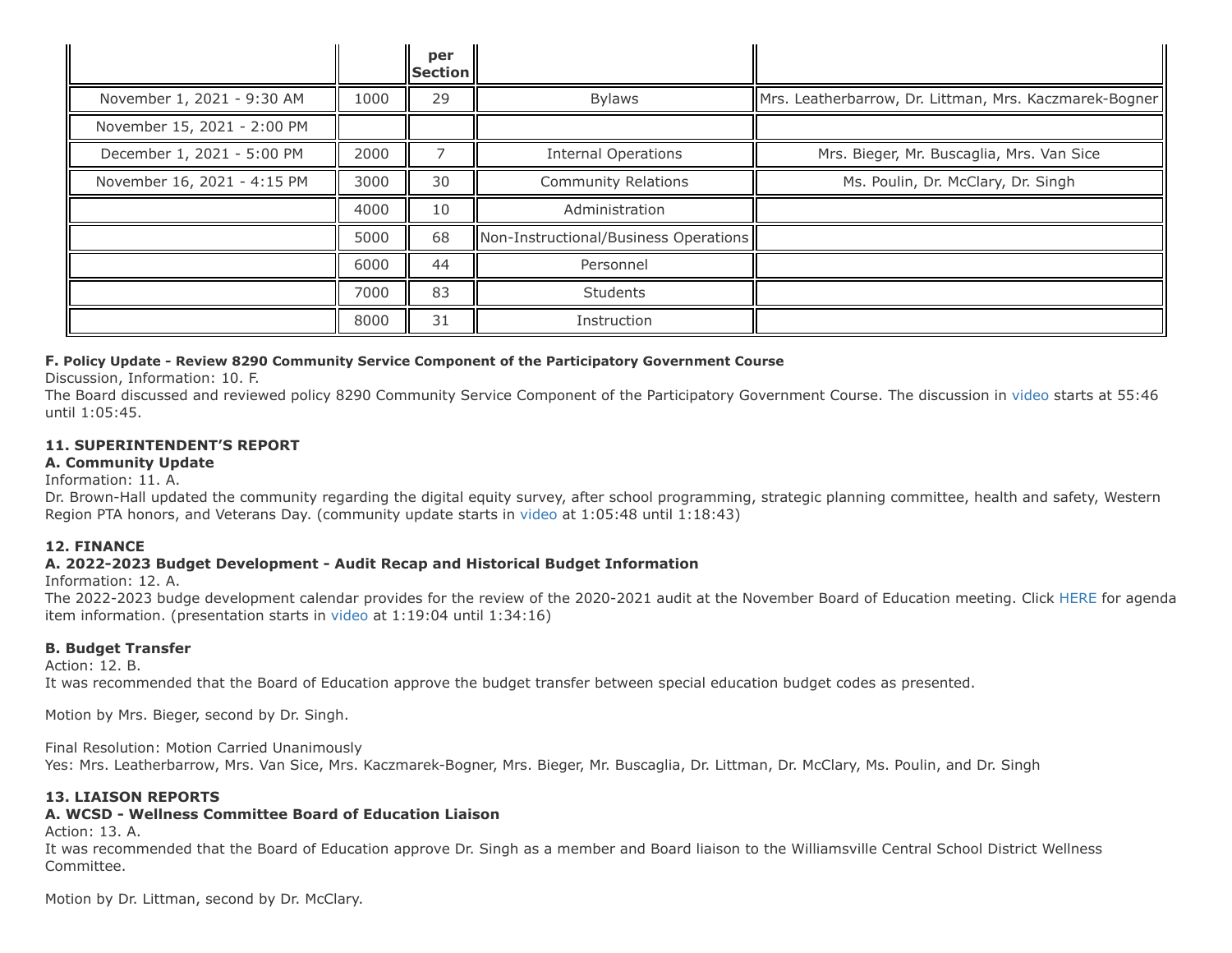Final Resolution: Motion Carried Unanimously Yes: Mrs. Leatherbarrow, Mrs. Van Sice, Mrs. Kaczmarek-Bogner, Mrs. Bieger, Mr. Buscaglia, Dr. Littman, Dr. McClary, Ms. Poulin, and Dr. Singh

## **B. 2021-2022 PTA/PTSA/Building(s) and Other Meeting - Board Liaison Assignments**

Information: 13. B. Liaison assignments are in BoardDocs [agenda item 13.B.](http://go.boarddocs.com/ny/williams/Board.nsf/goto?open&id=C7WM9C59A680)

# **14. LEGISLATIVE MATTERS**

### **15. CURRICULUM**

No matters under 14. and 15.

### **16. PERSONNEL**

### **A. Per Diem Substitute Teacher Pay Rate Increase**

Action: 16. A.

It was recommended that the Board of Education resolve and approve the per diem substitute teacher pay rate increase as presented.

Motion by Mrs. Van Sice, second by Mrs. Bieger.

Final Resolution: Motion Carried Unanimously Yes: Mrs. Leatherbarrow, Mrs. Van Sice, Mrs. Kaczmarek-Bogner, Mrs. Bieger, Mr. Buscaglia, Dr. Littman, Dr. McClary, Ms. Poulin, and Dr. Singh

# **17. DISTRICT FACILITIES AND SUPPORT SERVICES**

# **A. Facilities Improvement and Preservation Update**

Information: 17. A.

Background and pertinent information regarding the Security Improvement and Infrastructure Capital Project and District-Wide School Building Air Conditioning Capital Project may be found in [agenda item 17. A.](http://go.boarddocs.com/ny/williams/Board.nsf/goto?open&id=C85PT7652813)

#### **B. Award Construction Manager Services for the 2022 District-Wide Air Conditioning Capital Project and Authorize for Future Capital Projects** Action: 17. B.

It was recommended that the Board of Education resolve to award the construction manager services for the 2022 district-wide air conditioning capital project and authorize for future capital projects as [presented.](http://go.boarddocs.com/ny/williams/Board.nsf/goto?open&id=C7XGJ843FFA1)

Motion by Ms. Poulin, second by Mrs. Bieger.

Final Resolution: Motion Carried Unanimously Yes: Mrs. Leatherbarrow, Mrs. Van Sice, Mrs. Kaczmarek-Bogner, Mrs. Bieger, Mr. Buscaglia, Dr. Littman, Dr. McClary, Ms. Poulin, and Dr. Singh

## **18. SPECIAL NEEDS AND STUDENT ACTIVITIES**

No matters were discussed.

## **19. COMMITTEE OF THE WHOLE**

Dr. Singh brought up modification of start time of school. The subject matter of school start time and homework was discussed in [video](http://go.boarddocs.com/ny/williams/Board.nsf/goto?open&id=C8MQFR60396B) starting at 1:43:04 until 1:54:11.

Motion by Dr. Singh to continue discussion of school start times at future meeting, second by Dr. Littman.

Final Resolution: Motion did not pass. Yes: Dr. Singh and Dr. Littman No: Mrs. Leatherbarrow, Mrs. Van Sice, Mrs. Bieger, Mr. Buscaglia, Dr. McClary, and Ms. Poulin Abstain: Mrs. Kaczmarek-Bogner